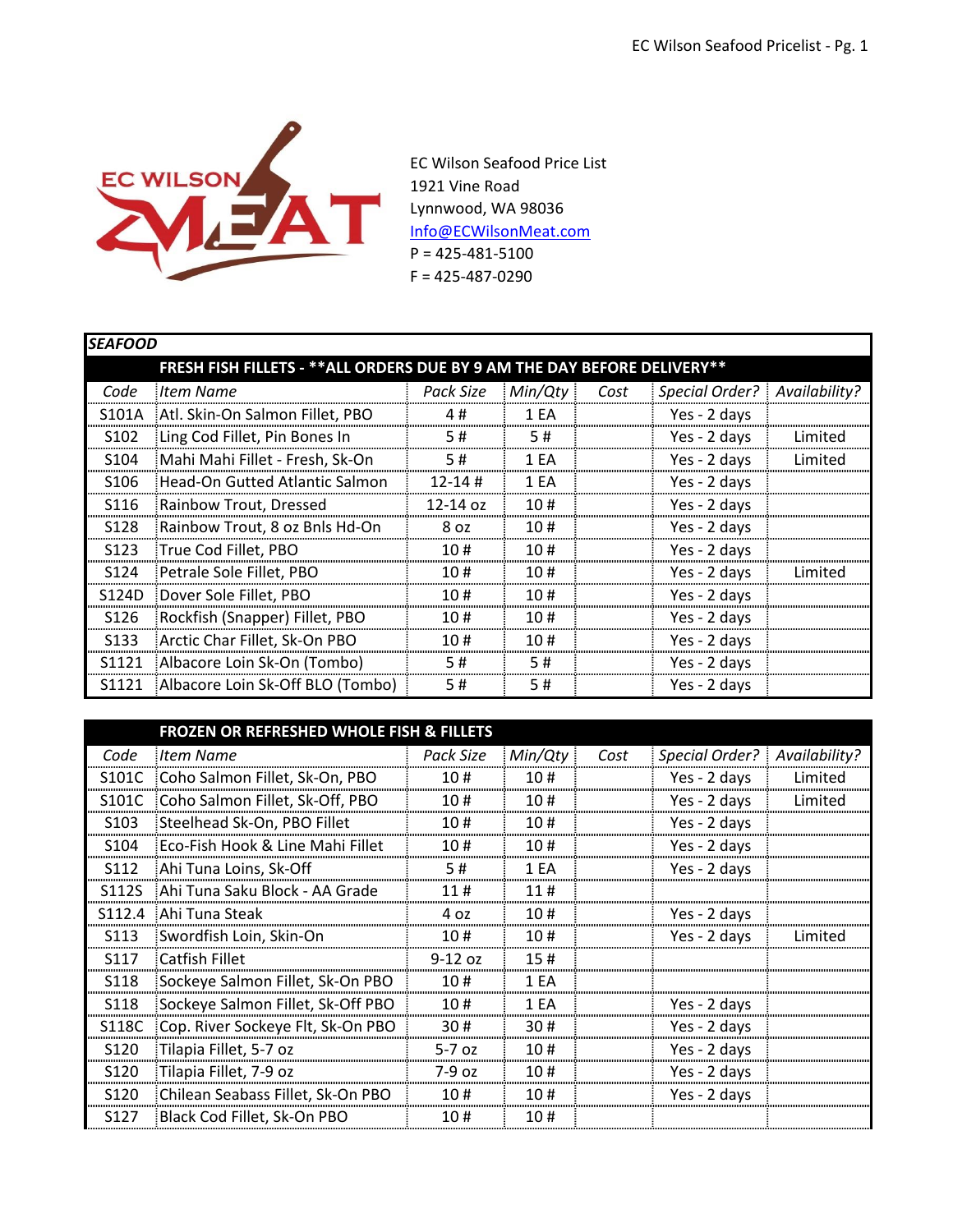| S129              | Wild King Salmon Fillet, PBO                | 10#        | 1 EA |              | Limited |
|-------------------|---------------------------------------------|------------|------|--------------|---------|
| S <sub>1</sub> 32 | Sturgeon Fillet, Skin-On                    | 10#        | 1 FA | Yes - 2 days |         |
| S <sub>1</sub> 32 | Sturgeon Fillet, Skin-Off                   | 10#        | 1 FA | Yes - 2 days |         |
| S1121             | Albacore Loin Sk-On (Tombo)                 | 5#         | 5#   | Yes - 2 days |         |
| S1520             | 16-32 Shatterpack Cod Fil.                  | 15#        | 15#  |              |         |
| S <sub>1528</sub> | Halibut Fillet, 3-5 lb Sk-Off               | $3 - 5#$   | 1 FA |              |         |
| S1530             | Halibut Cheeks                              | 10#        | 10#  | Yes - 2 days |         |
| S1537             | Hot Smoked Keta                             | 5#         | 5#   |              |         |
| S1537             | Hot Smoked Sockeye                          |            | # כ  | Yes - 2 days |         |
| S1537             | Cold Smoked Salmon (Lox)                    | 6#         | 12#  |              |         |
|                   | S1538 Smoked Trout Fillets                  | 1#         | 10#  | Yes - 2 days |         |
|                   | Special Barramundi Fillet PBO, Sk-Off       | $6-8$ $oz$ | 10#  | Yes - 2 days |         |
|                   | Special   Ono Fillets, IQF PBO, Skin-On     | 50#        | 50#  | Yes - 2 days |         |
|                   | Special Monk Fish Fillet, Sk-Off            | 10#        | 10#  | Yes - 2 days |         |
|                   | Special Swai Fillet                         | $6-8.02$   | 22#  | Yes - 2 days |         |
|                   | Special   Orange Roughy Fillet, Shatterpack | 22#        | 22#  | Yes - 2 days |         |
|                   | Special Grouper Fillets Sk-Off, PBO         | 10#        | 10#  | Yes - 2 days |         |
|                   | Special Walleye Fillet                      | $10-12$ oz | 11#  | Yes - 2 days |         |

## **CRAB & LOBSTER**

| Code              | Item Name                                   | Pack Size  | Min/Qty         | Cost | Special Order?   Availability? |  |
|-------------------|---------------------------------------------|------------|-----------------|------|--------------------------------|--|
| S1514             | Dungeness Crab Meat, Fresh, Tub             | 1#         | 1#              |      | Yes - 2 days                   |  |
| S1514             | Dungeness Crab Meat, Fresh, Can             | 5#         | 5#              |      | Yes - 2 days                   |  |
| S1514             | Dungeness Crab Meat, Frozen                 | 5#         | 5#              |      |                                |  |
|                   | S1514.1 King Crab Split Legs                | 16-20 oz   | 10#             |      | Yes - 2 days                   |  |
|                   | S1514.1 King Crab Legs                      | $16-20$ oz | 20#             |      | Yes - 2 days                   |  |
|                   | S1515 Blue Crab Lump Meat                   | 12#        | 12#             |      |                                |  |
|                   | S1515.1 Blue Crab Claw Meat                 | 12#        | 12#             |      | Yes - 2 days                   |  |
|                   | S1515.2 Soft Shell Crab, Prime - Case Price | $2$ dz     | 1 <sub>bx</sub> |      | Yes - 2 days                   |  |
|                   | S1516 Maine Lobster Tail, 5-6 oz            | 10 #       | 10#             |      |                                |  |
|                   | S1516 Maine Lobster Tail, 10-12 oz          | 10#        | 10#             |      | Yes - 2 days                   |  |
|                   | S1516.1 Langostino Lobster Meat             | 5#         | 5#              |      | Yes - 2 days                   |  |
|                   | S1516.2 Slipper Lobster 1-3 oz              | $1-3$ oz   | 5#              |      | Yes - 2 days                   |  |
| S <sub>1517</sub> | Chilean Crab Meat                           | 1#         | 1#              |      |                                |  |
|                   | S1517.1 Rock Crab Meat - Canadian           | 10#        | 10#             |      | Yes - 2 days                   |  |
| S1518             | Lobster Claw & Knuckle Meat                 | 12#        | 12#             |      |                                |  |
| S1519             | Snow Crab Meat                              | 5#         | 5#              |      | Yes - 2 days                   |  |
|                   | S1519.1 Snow Crab Clusters 5-8 oz           | $5-8$ $oz$ | 30#             |      | Yes - 2 days                   |  |
|                   | S1519.1 Snow Crab Clusters 8+ oz            | $8 + 02$   | 30#             |      | Yes - 2 days                   |  |
| S1523             | Crayfish Tail Meat                          | 24#        | 24#             |      | Yes - 2 days                   |  |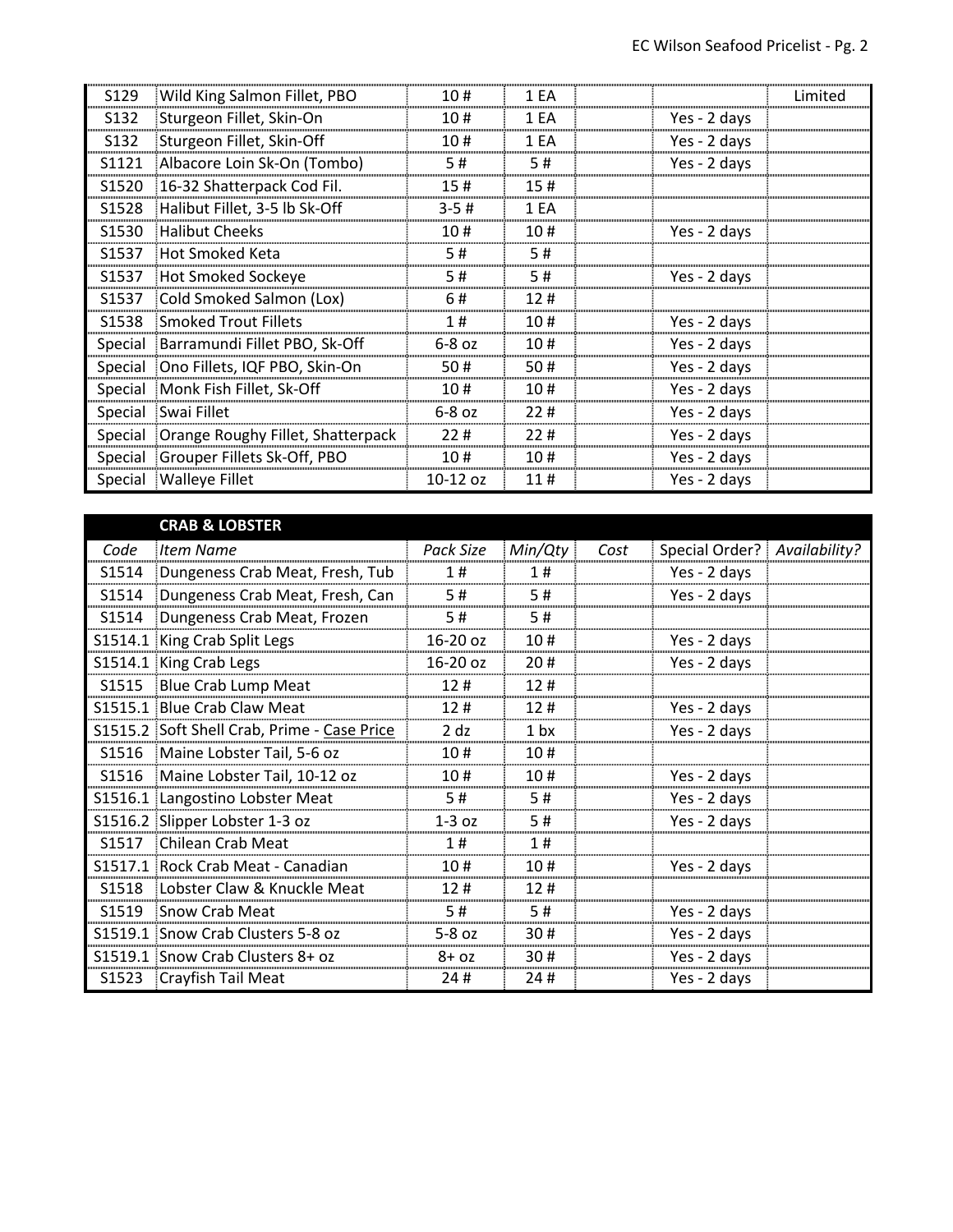|                  | <b>OCTOPUS &amp; CALAMARI</b> |            |         |      |                              |  |
|------------------|-------------------------------|------------|---------|------|------------------------------|--|
| Code             | <b>Item Name</b>              | Pack Size  | Min/Qtv | Cost | Special Order? Availability? |  |
| S <sub>109</sub> | Calamari Tubes and Tents Dom. | 5#         | 5#      |      | Yes - 2 days                 |  |
| S <sub>109</sub> | Calamari Tubes and Tents Imp. | 5#         | 5#      |      |                              |  |
| 109.1            | Calamari Rings Only           | 5#         | 5#      |      | Yes - 2 days                 |  |
|                  | S1546 Calamari Steaks 4-6 oz  | 5#         | 5#      |      |                              |  |
|                  | S1562 1-2 # Pacific Octopus   | $1 - 2 \#$ | 1 FA    |      | Yes - 2 days                 |  |
|                  | S1562 2-4 # Pacific Octopus   | $2 - 4 \#$ | 1 FA    |      |                              |  |

|                  | <b>FRESH SHELLFISH</b>                 |           |         |      |                              |  |
|------------------|----------------------------------------|-----------|---------|------|------------------------------|--|
| Code             | <b>Item Name</b>                       | Pack Size | Min/Qty | Cost | Special Order? Availability? |  |
| S <sub>100</sub> | <b>Medium Mussells</b>                 | 5#        | 5#      |      |                              |  |
| S <sub>108</sub> | <b>IManilla Clams</b>                  | 5#        | 5#      |      |                              |  |
| S111             | Oysters - Diamond Point                | 1 dz      | .5 dz   |      | Yes - 2 days                 |  |
| S111             | Oysters - Kusshi                       | 1 dz      | -5 dz   |      | Yes - 2 days                 |  |
| S111             | Oysters - Penn Cove Select             | 1 dz      | .5 dz   |      | Yes - 2 days                 |  |
| S <sub>111</sub> | Oysters - Kumomoto                     | 1 dz      | .5 dz   |      | Yes - 2 days                 |  |
|                  | S1499 Fresh U-10 Scallops              | 8#        | 8#      |      | Yes - 2 days                 |  |
|                  | S1540 Pac. Oysters - 1/2 Gallon Medium | $1/2$ Gal | 1 FA    |      | Yes - 2 days                 |  |
| S1540            | Pac. Oysters - 1/2 Gallon X-Smalls     | $1/2$ Gal | 1 FA    |      | Yes - 2 days                 |  |

| Code             | ltem Name                              | Pack Size | Min/Qty | Cost | Special Order?   Availability? |  |
|------------------|----------------------------------------|-----------|---------|------|--------------------------------|--|
| S <sub>122</sub> | 70-90 ct. Local Rock Shrimp            | 5#        | 5#      |      |                                |  |
| S122.1           | Wild Dom 71-90 Shell On Prawn          | 5#        | 5#      |      | Yes - 2 days                   |  |
|                  | S1499 U-10 Scallops, Wet Pack          | 5#        | 5#      |      |                                |  |
|                  | S1499.1 Weathervane Scallops, 20-30 ct | 5#        | 30#     |      | Yes - 2 days                   |  |
|                  | S1500 10-20 Scallops, Dry Pack         | 5#        | 5#      |      |                                |  |
|                  | S1500.1 30-40 Scallops, Dry Pack       | 5#        | 5#      |      | Yes - 2 days                   |  |
|                  | S1503.1 60-80 Scallops, Dry Pack       | 5#        | 5#      |      | Yes - 2 days                   |  |
|                  | S1525 Alaskan 21-30 ct Spot Prawns     | 5#        | 5#      |      | Yes - 2 days                   |  |
|                  | S1550 16-20 P&D BT Prawn               | 5#        | 5#      |      |                                |  |
|                  | S1556 21-25 P&D BT Prawn               | 5#        | 5#      |      |                                |  |
|                  | S1558.2 13-15 Kauai Head On Prawns     | 5#        | 5#      |      |                                |  |
|                  | S1559 Tail Off 31-40 Prawns            | 5#        | 5#      |      |                                |  |
|                  | S1550M 16-20 Wild White Prawn          | 5#        | 5#      |      |                                |  |
|                  | \$1511 250-350 Or. Bay Shrimp          | 5#        | 5#      |      |                                |  |

|      | <b>PORTIONED FISH FILLETS &amp; SUSHI ITEMS</b> |                  |         |      |                              |  |
|------|-------------------------------------------------|------------------|---------|------|------------------------------|--|
| Code | ltem Name                                       | Pack Size        | Min/Qty | Cost | Special Order? Availability? |  |
|      | SU101 Yellowfin Tuna Portions                   |                  |         |      | Yes - 2 days                 |  |
|      | SU102 Frozen Hamachi Loins                      | 5#               | 5#      |      | Yes - 2 davs                 |  |
|      | SU103 Tobiko Caviar (Several Colors Avl)        | $2.2 \#$         | 1 FA    |      | Yes - 2 days                 |  |
|      | SU104 Eel Smoked BBQ Unagi 10 oz                | 10 <sub>oz</sub> | 11#     |      | Yes - 2 days                 |  |
|      | SU105 INW Albacore Sashimi Grade                | 30#              | 30#     |      | Yes - 2 days                 |  |